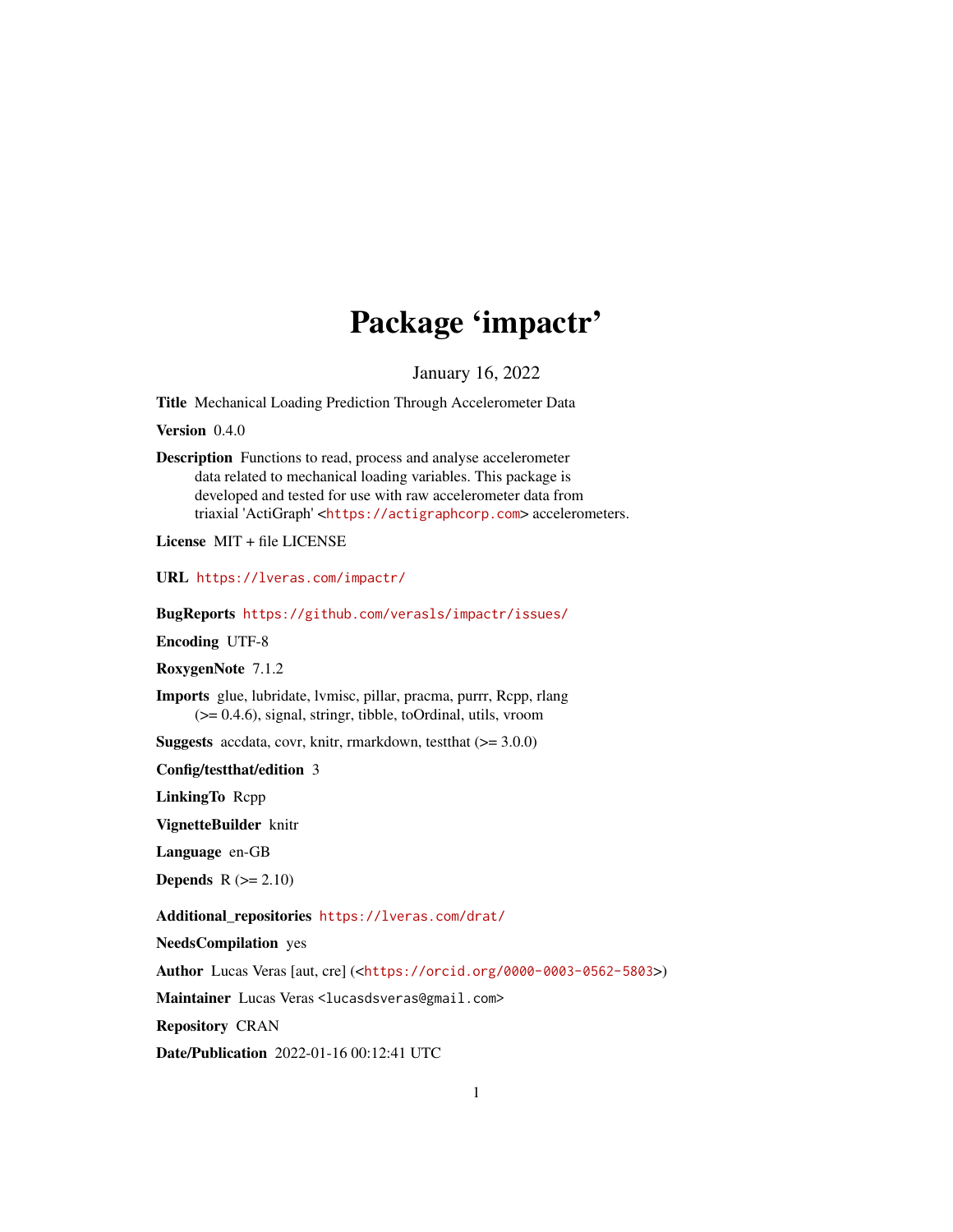### <span id="page-1-0"></span>R topics documented:

| Index | 13 |
|-------|----|

define\_region *Define region of interest*

#### Description

Define the region of interest for data analysis based on the accelerometer data timestamp.

#### Usage

define\_region(data, start\_time, end\_time)

#### Arguments

data An impactr\_data object, as obtained with [read\\_acc\(\).](#page-7-1) start\_time, end\_time A character string with the start and end times of the region of interest in the "YYYY-MM-DD HH:MM:SS" format.

#### Value

An object of class impactr\_data.

```
data <- read_acc(impactr_example("hip-raw.csv"))
define_region(
  data, start_time = "2021-04-06 15:45:00", end_time = "2021-04-06 15:46:00"
)
```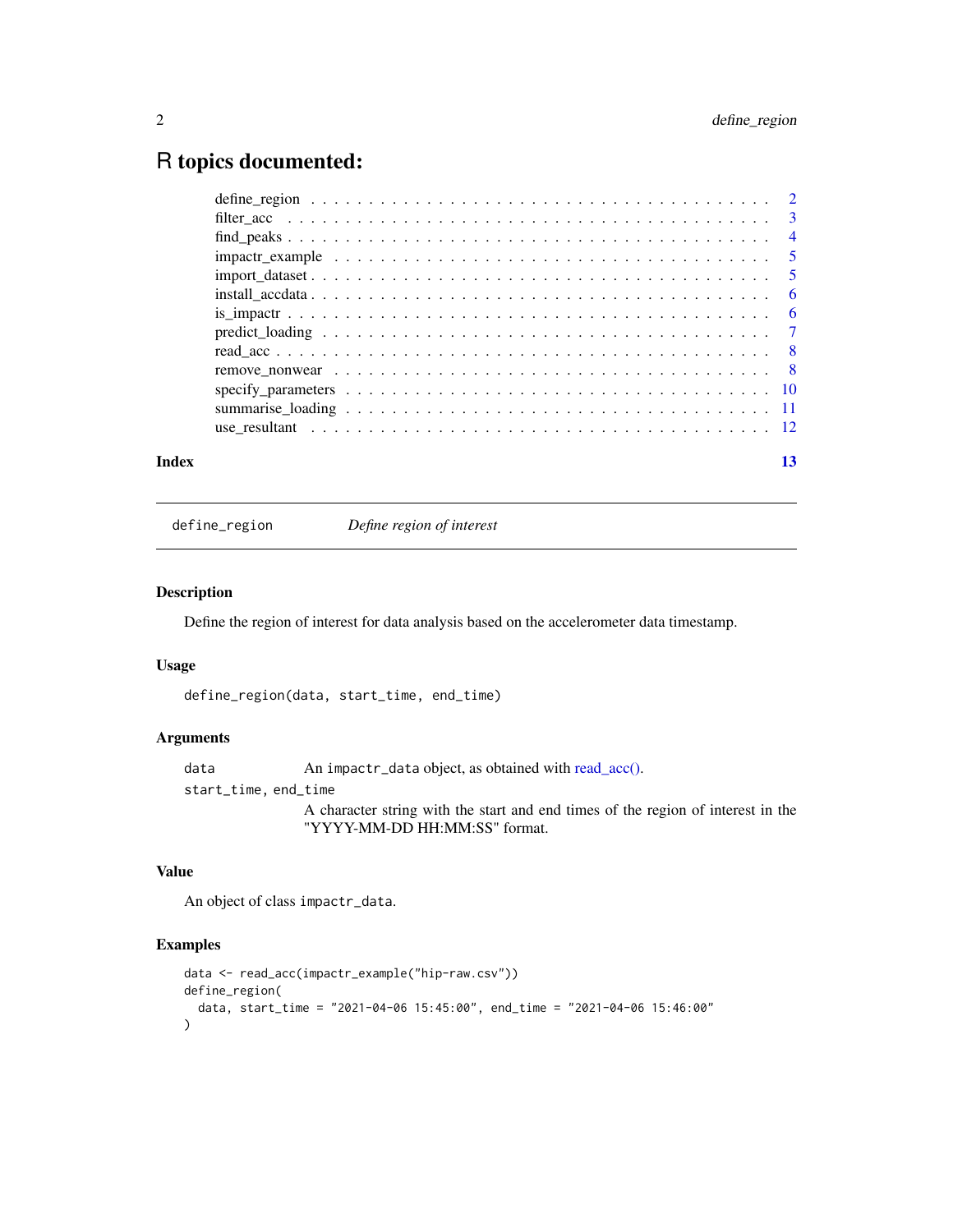<span id="page-2-0"></span>

Filter the acceleration signal using a butterworth digital filter.

#### Usage

```
filter_acc(data, order = 4, cutoff = 20, type = "lowpass")
```
#### Arguments

| data   | An impactr_data object, as obtained with read_acc().                                                                                                          |
|--------|---------------------------------------------------------------------------------------------------------------------------------------------------------------|
| order  | The order of the filter. Defaults to 4.                                                                                                                       |
| cutoff | The filter cut-off frequency in Hz. Defaults to 20. For low- and high-pass filters,<br>must be a scalar. For band-pass and band-stop, a vector of length two. |
| type   | The type of filter. Defaults to "lowpass". Can be "lowpass", "highpass", "band-<br>pass" or "bandstop".                                                       |

#### Details

The default values of the filter parameters are matching the filter used in the paper by Veras et al. that developed the mechanical loading prediction equations (see References).

#### Value

An object of class impactr\_data.

#### References

• Veras L, Diniz-Sousa F, Boppre G, Devezas V, Santos-Sousa H, Preto J, Machado L, Vilas-Boas JP, Oliveira J, Fonseca H. Accelerometer-based prediction of skeletal mechanical loading during walking in normal weight to severely obese subjects. Osteoporosis International. 2020. 31(7):1239- 1250. doi: [10.1007/s00198020052952.](https://doi.org/10.1007/s00198-020-05295-2)

```
data <- read_acc(impactr_example("hip-raw.csv"))
filter_acc(data)
```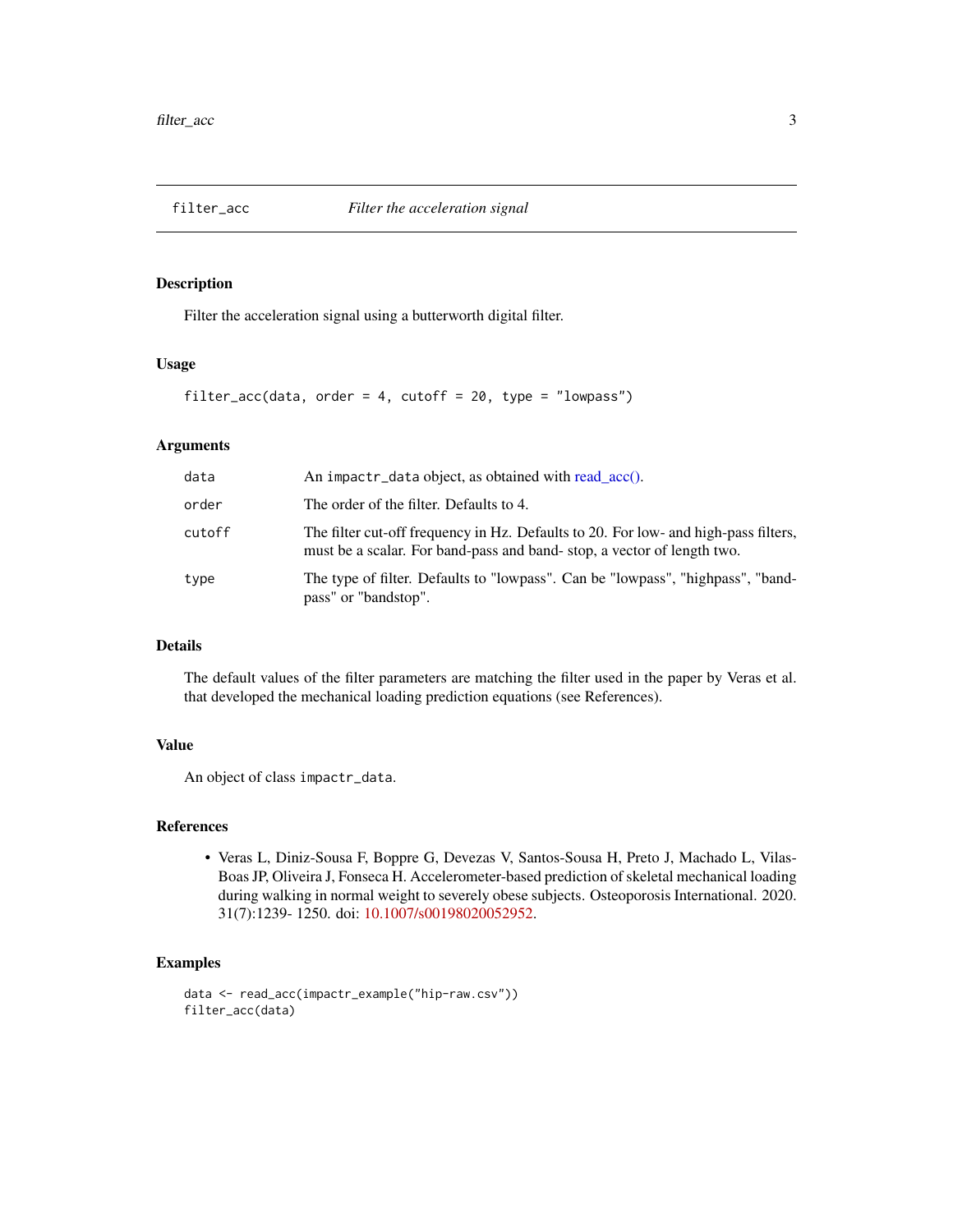<span id="page-3-1"></span><span id="page-3-0"></span>

Find peaks in the acceleration signal.

#### Usage

```
find_peaks(data, vector, min_height = 1.3, min_dist = 0.4)
```
#### Arguments

| data       | An impactr_data object, as obtained with read_acc().                                                                      |
|------------|---------------------------------------------------------------------------------------------------------------------------|
| vector     | A character string indicating in which acceleration vector to find the peaks. Can<br>be "resultant", "vertical" or "all". |
| min_height | The minimum height of the peaks (in $g$ ).                                                                                |
| min_dist   | The minimum horizontal distance between peaks (in seconds).                                                               |

#### Details

The default values of the filter parameters are matching the filter used in the paper by Veras et al. that developed the mechanical loading prediction equations (see References). When the vector parameter is set to "all", there may contain NA values in the resultant\_peak\_acc and/or vertical\_peak\_acc at the timestamps in which a peak value for that vector could not be identified.

The default values of min\_height and min\_dist are matching the criteria used in the paper by Veras et al. that developed the mechanical loading prediction equations (see References)

#### Value

An object of class impactr\_peaks with the peaks magnitude stored in the columns.

#### References

• Veras L, Diniz-Sousa F, Boppre G, Devezas V, Santos-Sousa H, Preto J, Machado L, Vilas-Boas JP, Oliveira J, Fonseca H. Accelerometer-based prediction of skeletal mechanical loading during walking in normal weight to severely obese subjects. Osteoporosis International. 2020. 31(7):1239- 1250. doi: [10.1007/s00198020052952.](https://doi.org/10.1007/s00198-020-05295-2)

```
data <- read_acc(impactr_example("hip-raw.csv"))
data <- use_resultant(data)
find_peaks(data, vector = "resultant")
```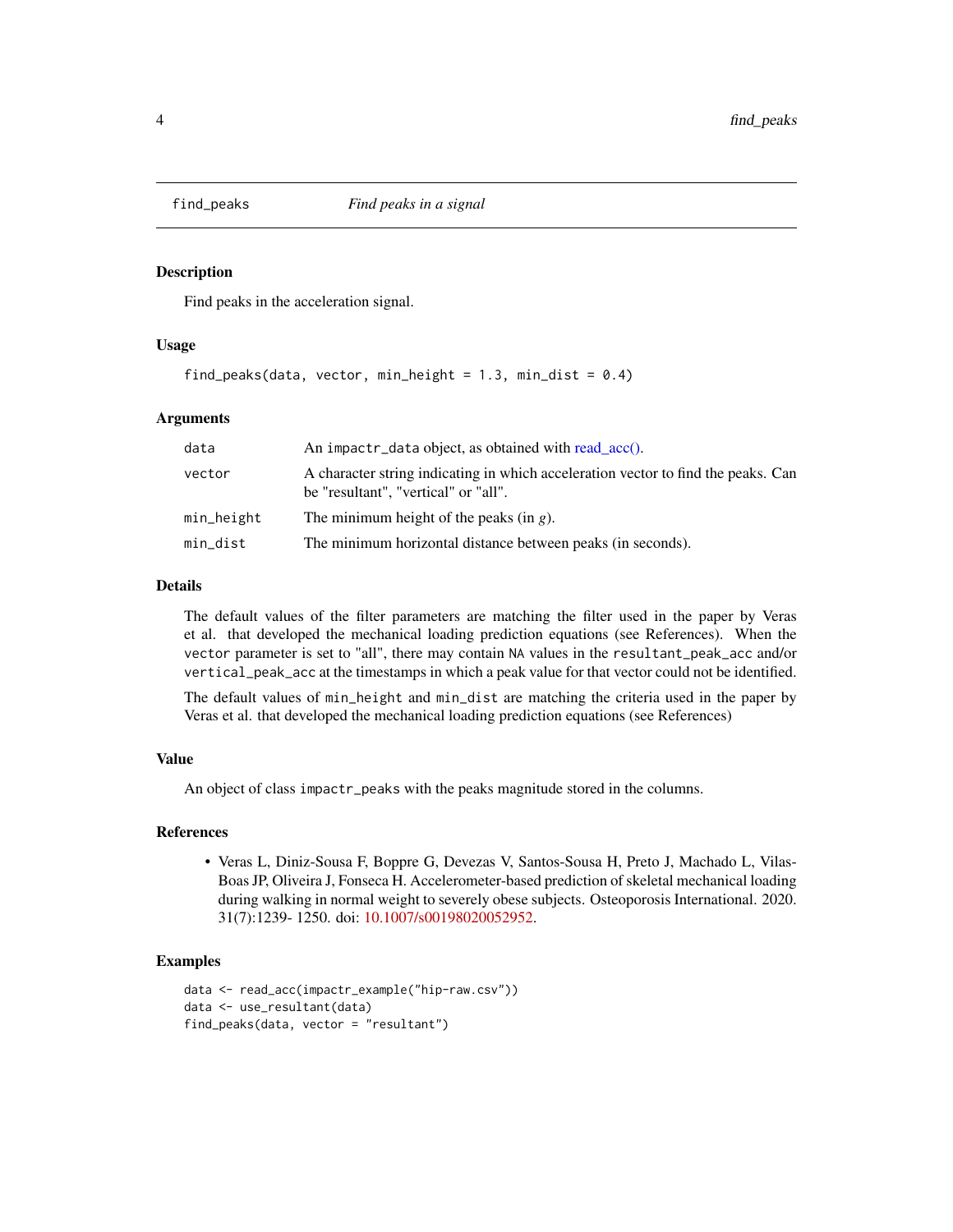<span id="page-4-0"></span>impactr comes with some example ActiGraph accelerometer raw data files in its inst/extdata directory. This function make them easy to access.

#### Usage

```
impactr_example(file = NULL)
```
#### Arguments

file A character string with the file name. If NULL, the example files will be listed.

#### Value

If file = NULL, it returns the file names of the example data files, else it returns the path to the example data.

#### Examples

```
impactr_example()
impactr_example("hip-raw.csv")
```
import\_dataset *Import datasets from accdata package*

#### Description

A helper function to import datasets from the accdata package.

#### Usage

import\_dataset(data)

#### Arguments

data A character string indicating which data to load. The currently available datasets are "daily\_acc\_3d" and "daily\_acc\_7d".

#### Details

To import these datasets you need to install the accdata package. It can be installed by running install\_accdata(). The datasets documentation can be accessed by ?accdata::`dataset\_name` (e.g., ?accdata::daily\_acc\_3d.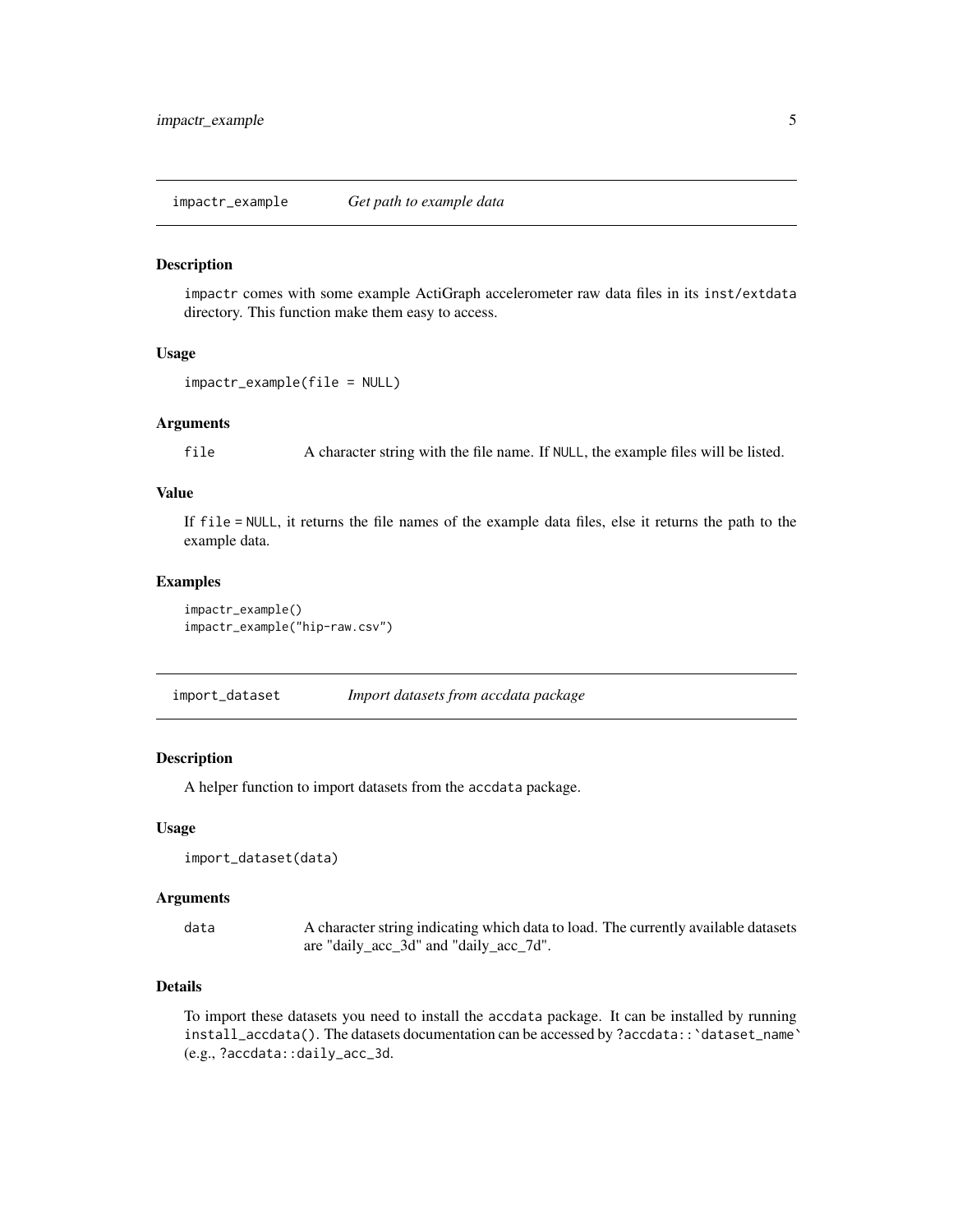#### <span id="page-5-0"></span>Value

An object of class impactr\_data.

#### Examples

```
# Ensure that {accdata} package is available before running the example.
# If it is not, run install_accdata() to install the required package.
if (requireNamespace("accdata", quietly = TRUE)) {
 data <- import_dataset("daily_acc_3d")
 data
}
```
install\_accdata *Install accdata package*

#### Description

A helper function to install the accdata package from a [drat](https://lveras.com/drat/) repository. The accdata package contains datasets that can be used to test the functionalities from impactr. Note that accdata is a large package (approximately 80 MB) and could take a while to download and install.

#### Usage

install\_accdata()

is\_impactr *Test if the object is from the impactr package*

#### Description

Test if the object is from the impactr package

#### Usage

is\_impactr\_data(x)

is\_impactr\_peaks(x)

#### Arguments

x An object.

#### Value

TRUE if the object inherits the class being evaluated.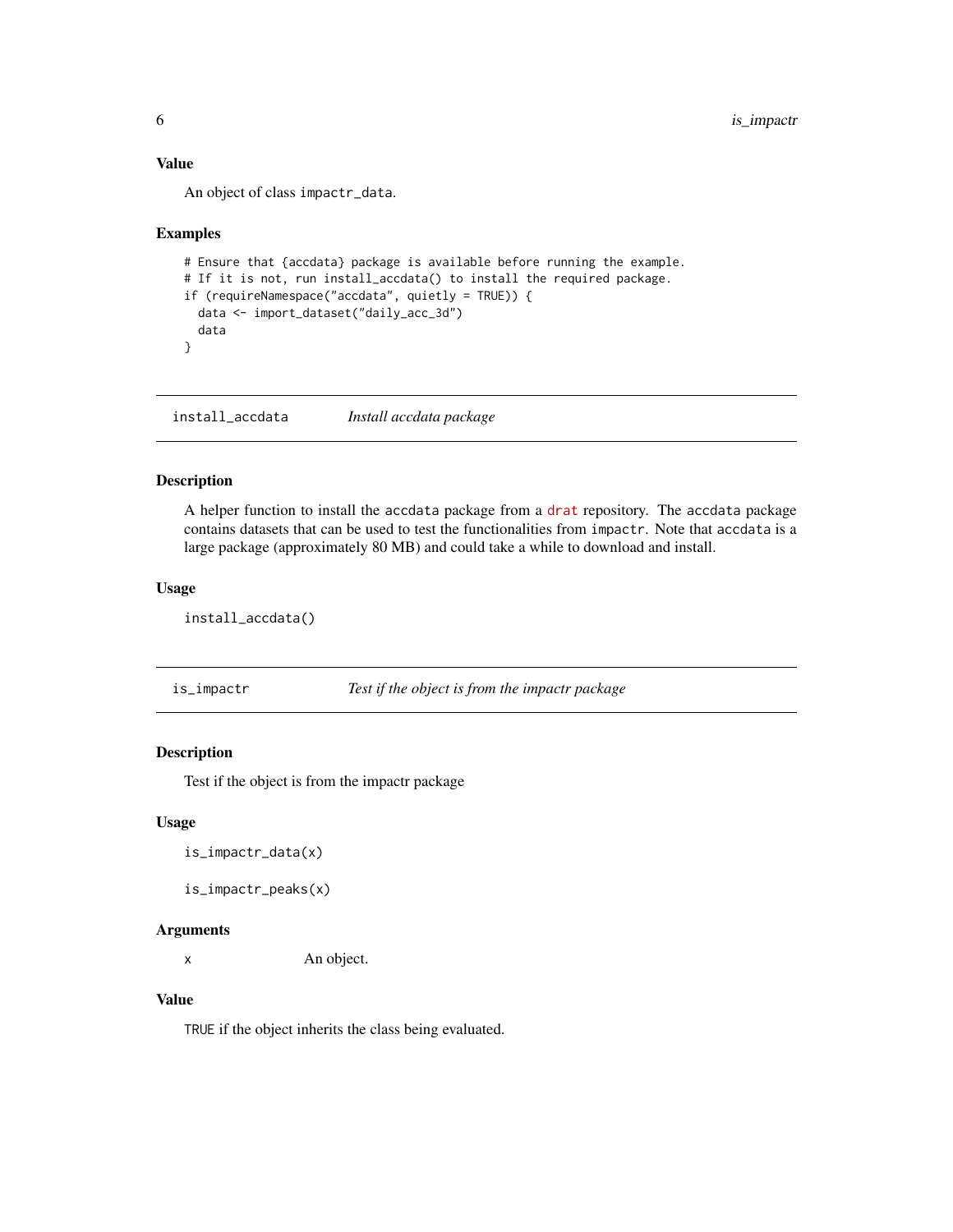<span id="page-6-1"></span><span id="page-6-0"></span>Predict either ground reaction force or loading rate, or both, based on accelerometer data.

#### Usage

```
predict_loading(data, outcome, vector, model)
```
#### Arguments

| data    | An impactr_data object, as obtained with read $\text{acc}()$ .                                                                                              |
|---------|-------------------------------------------------------------------------------------------------------------------------------------------------------------|
| outcome | A character string. Can be either "grf" (for ground reaction force), or "lr" (for<br>loading rate) or "all" (for both mechanical loading variables).        |
| vector  | A character string indicating in which acceleration vector to find the peaks. Can<br>be "resultant". "vertical" or "all".                                   |
| model   | A character string indicating which model to use to make the predictions. The<br>values currently supported are "walking", "walking/running" and "jumping". |

#### Value

An object of class impactr\_peaks with the ground reaction force and/or loading rate peaks magnitude stored in the columns.

```
data <- read_acc(impactr_example("hip-raw.csv"))
data <- specify_parameters(data, acc_placement = "hip", subj_body_mass = 78)
data <- find_peaks(data, vector = "vertical")
predict_loading(
  data,
  outcome = "grf",
  vector = "vertical",
  model = "walking/running"
)
```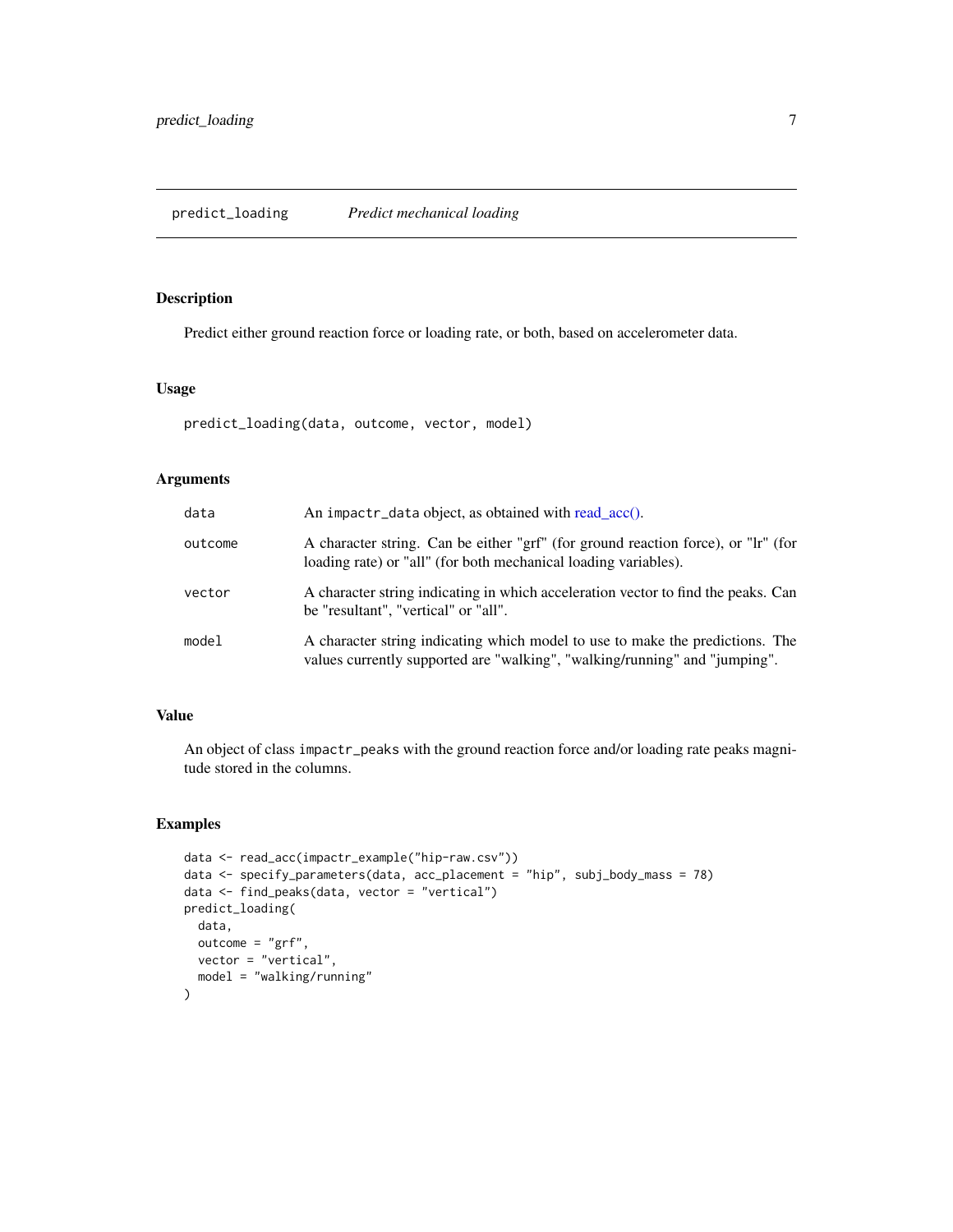<span id="page-7-1"></span><span id="page-7-0"></span>

Reads raw accelerometer data files into an impactr\_data object.

#### Usage

read\_acc(file)

#### Arguments

file Path to a raw accelerometer data file.

#### Value

An object of class impactr\_data.

#### Examples

read\_acc(impactr\_example("hip-raw.csv"))

remove\_nonwear *Detect and remove accelerometer non-wear time*

#### Description

Detects the accelerometer non-wear time based on an algorithm developed by van Hees (see Details) and remove these periods from the raw data. This function can also draw a plot to better visualize the detected non-wear periods and generate a wear time daily summary.

#### Usage

```
remove_nonwear(
  data,
 window1 = 60,
 window2 = 15,
  threshold = 2,
 min\_hour\_crit = 0.
 min\_day\_crit = 0,
 plot = FALSE,
 save_plot = FALSE,
  save_summary = FALSE
)
```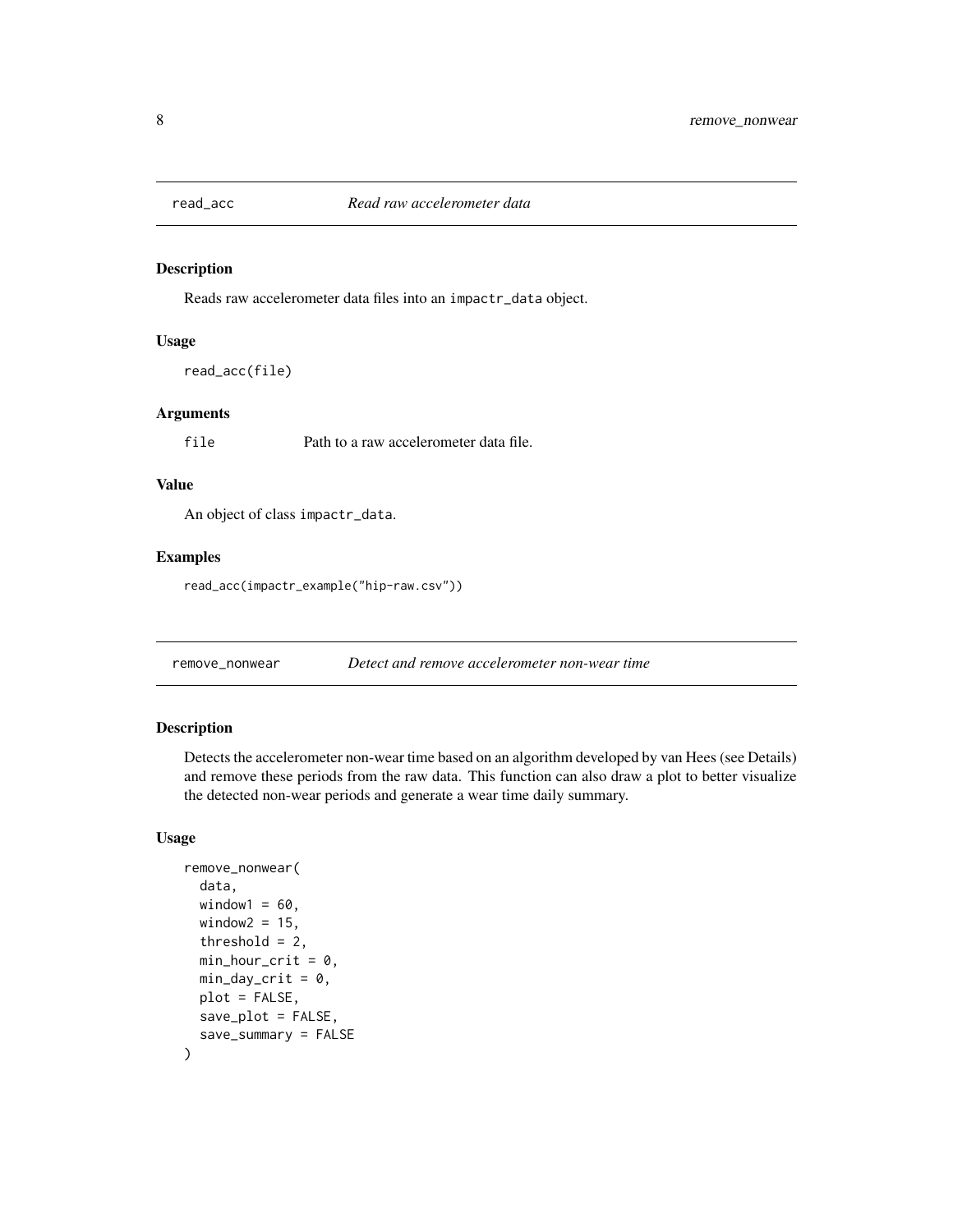#### <span id="page-8-0"></span>Arguments

| data                    | An impactr_data object, as obtained with read_acc().                                                                                                                                                                                                                                                                                                                                   |  |
|-------------------------|----------------------------------------------------------------------------------------------------------------------------------------------------------------------------------------------------------------------------------------------------------------------------------------------------------------------------------------------------------------------------------------|--|
| window1, window2        |                                                                                                                                                                                                                                                                                                                                                                                        |  |
|                         | Windows size, in minutes, for the non-wear detection algorithm. Defaults to 60<br>and 15 minutes, respectively. Also, window 2 must be smaller than window 1, and<br>window1 must be a multiple of window2.                                                                                                                                                                            |  |
| threshold               | Number of axes that need to meet the non-wear criteria. Defaults to 2.                                                                                                                                                                                                                                                                                                                 |  |
| min_hour_crit           | The minimum number of hours marked as wear time in a day for it to be con-<br>sidered valid (see Data validation). Defaults to 0, meaning that every day is<br>considered valid.                                                                                                                                                                                                       |  |
| min_day_crit            | The minimum number of valid days for the data of a given subject to be consid-<br>ered valid (see Data validation). Defaults to 0, meaning that all data is valid.                                                                                                                                                                                                                     |  |
| plot                    | A logical value indicating whether or not to display the plot to visualize the<br>detected non-wear periods. Defaults to FALSE. Notice that the plot will only be<br>displayed in your R session if you do not provide a path to save the plot (see the<br>argument save_plot).                                                                                                        |  |
| save_plot, save_summary |                                                                                                                                                                                                                                                                                                                                                                                        |  |
|                         | Indicates whether of not to save the plot to visualize the detected non-wear pe-<br>riods to a pdf file and the wear time daily summary to a csv file, respectively.<br>Defaults to FALSE. Provide a valid path to a file, ending with the ".pdf" extension<br>for the plot or with the ".csv" extension to the summary, as a character string if<br>you want the outputs to be saved. |  |

#### Value

An object of class impactr\_data and a plot if plot = TRUE and save\_plot = FALSE.

#### The non-wear detection algorithm

The current version of this algorithm is described in a paper by van Hees et al (see References) and also in this [vignette](https://CRAN.R-project.org/package=GGIR/vignettes/GGIR.html#53_Non-wear_detection) from package GGIR. Briefly, in a first stage it identifies non-wear time based on threshold values of standard deviation (0.013*g*) and range (0.050*g*) of raw acceleration from each axis. The classification is done per blocks of window2 size (default 15 minutes) based on the characteristics of a larger window1 (default 60 minutes) centred at the window2. In the second stage of the algorithm, the plausibility of wear periods in between non-wear periods is tested based on the duration and proportion of the duration relative to the surrounding non-wear periods.

#### Data validation

After the detection of non-wear periods through the algorithm, a data validation step is applied. For each measurement day to be considered valid, it has to present a minimum number of wear time hours determined by the min\_hour\_crit argument. If the number of wear time hours of a given day falls below the threshold, the whole day is considered invalid and is then removed from the subsequent analyses. The whole measurement is also classified as valid or invalid based on the number of valid days and a threshold given by min\_day\_crit. If the number of valid days is less than the value determined by the min\_day\_crit argument, the whole data is deleted and the remove\_nonwear() function signals an error, stopping its execution. Nevertheless, this error does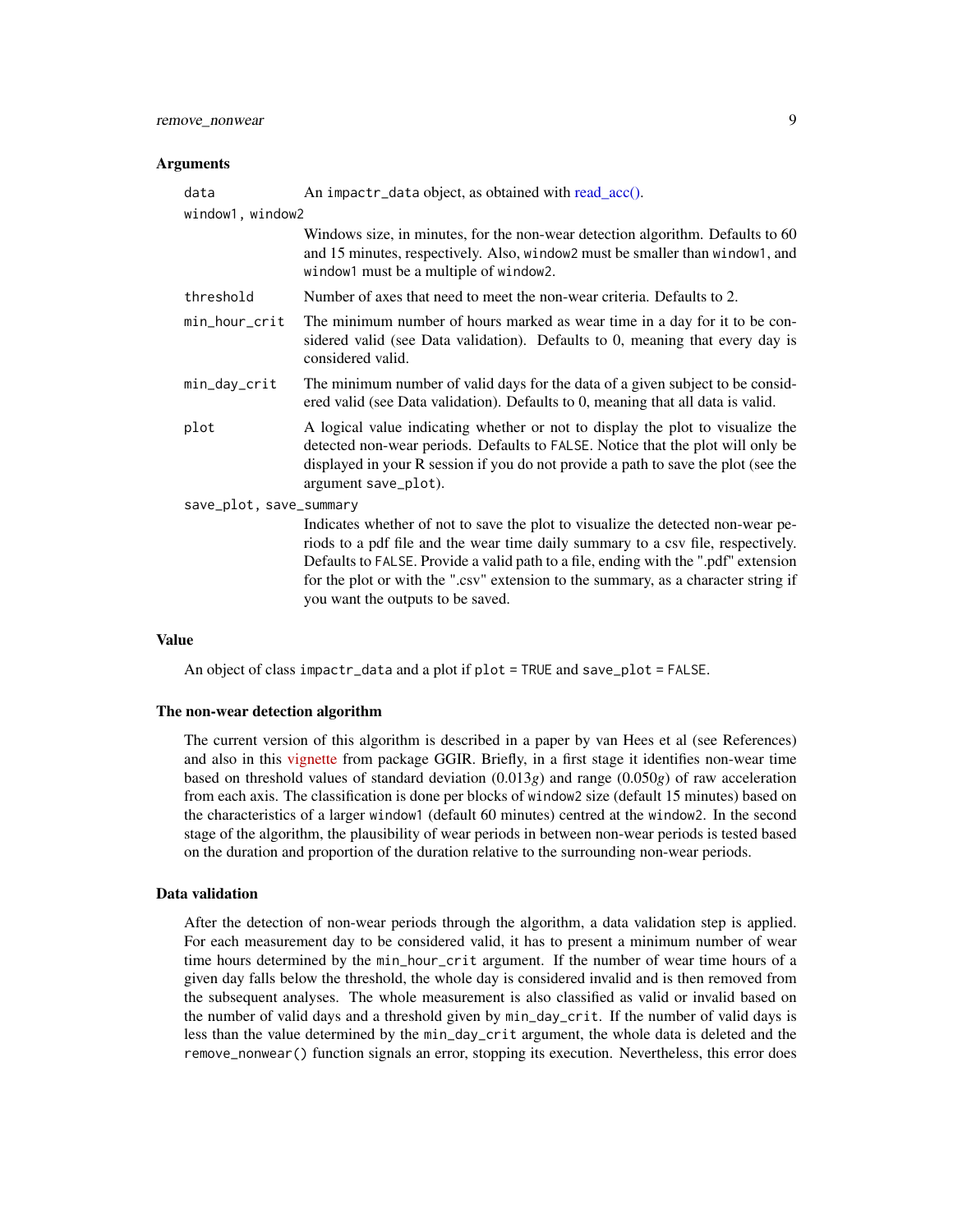not prevent the plot to be displayed or saved, or the wear time daily summary to be saved, if the arguments are set to do so.

#### References

• van Hees VT, Gorzelniak L, Dean León EC, Eder M, Pias M, Taherian S, Ekelund U, Renström F, Franks PW, Horsch A, Brage S. Separating movement and gravity components in an acceleration signal and implications for the assessment of human daily physical activity. PLoS One. 2013. Apr 23. doi: [10.1371/journal.pone.0061691.](https://doi.org/10.1371/journal.pone.0061691)

#### Examples

```
# Ensure that {accdata} package is available before running the example.
# If it is not, run install_accdata() to install the required package.
if (requireNamespace("accdata", quietly = TRUE)) {
 data <- import_dataset("daily_acc_3d")
 remove_nonwear(data)
}
```
specify\_parameters *Specify prediction model parameters*

#### Description

Specify the accelerometer placement used and the subject body mass. These data is needed in order to use the mechanical loading prediction models.

#### Usage

```
specify_parameters(data, acc_placement, subj_body_mass)
```
#### Arguments

| data | An impactr_data object, as obtained with read acc().                                                                   |
|------|------------------------------------------------------------------------------------------------------------------------|
|      | acc_placement A character string indicating the accelerometer placement. Can be either "an-<br>kle", "back", or "hip". |
|      |                                                                                                                        |

subj\_body\_mass A double scalar indicating the subject body mass in kilograms.

#### Value

An object of class impactr\_data with the specified parameters as attributes.

```
data <- read_acc(impactr_example("hip-raw.csv"))
specify_parameters(data, acc_placement = "hip", subj_body_mass = 79.2)
```
<span id="page-9-0"></span>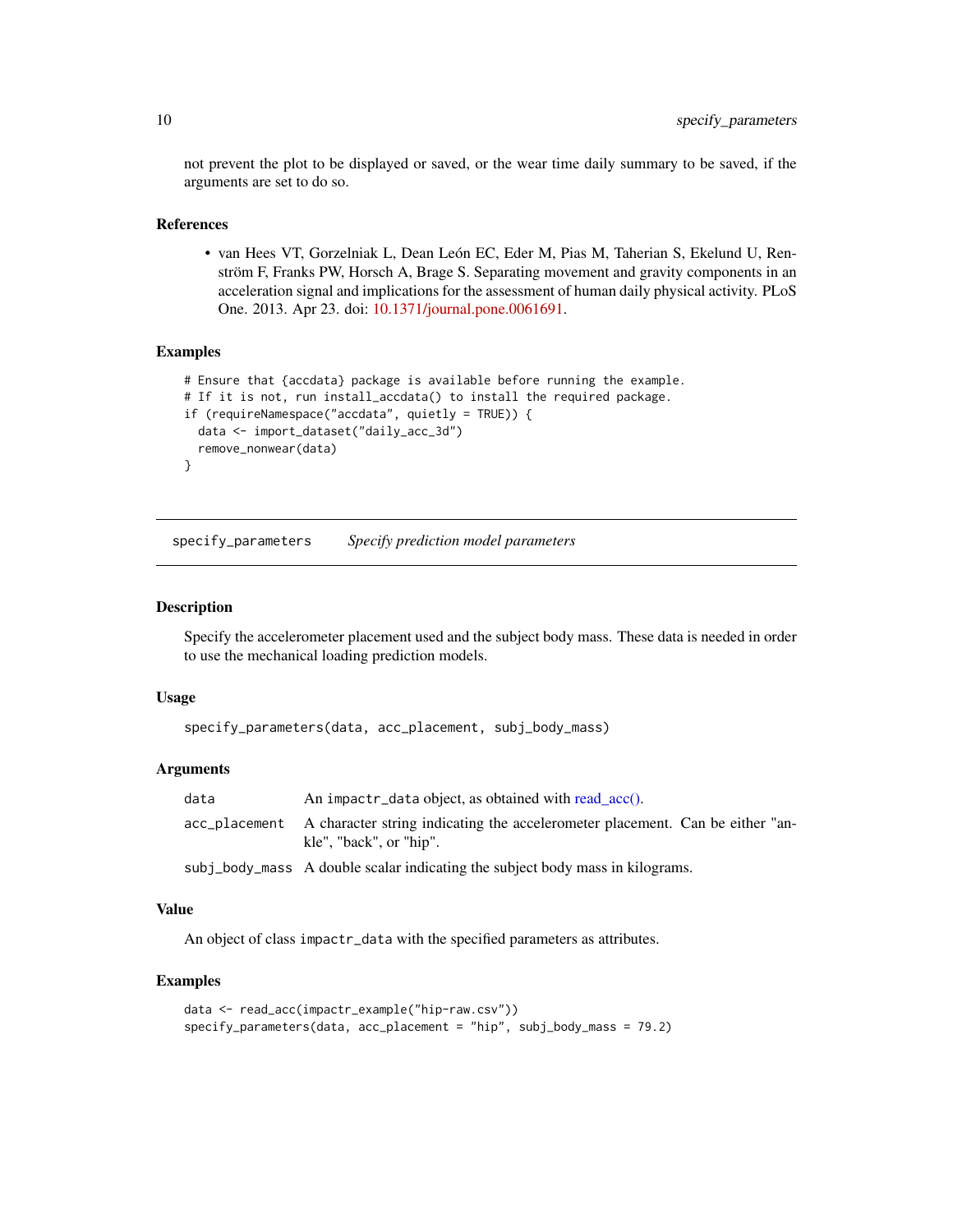<span id="page-10-0"></span>summarise\_loading *Summarise mechanical loading variables*

#### Description

Creates a summary table of the selected mechanical loading variables including the number of peaks, the minimum, maximum, mean and standard deviation values of these peaks and also the number of peaks inside a given magnitude range. The summaries can be displayed by day or as a daily average.

#### Usage

```
summarise_loading(
 data,
 variable,
  vector,
 daily_average = TRUE,
  ranges_acc = NULL,
  ranges_grf = NULL,
  ranges_lr = NULL,
  save_summary = FALSE
)
```
#### Arguments

| data          | An impactr_peaks object, as obtained with find_peaks() and/or predict_loading().                                                                                                                                                                                                                                |
|---------------|-----------------------------------------------------------------------------------------------------------------------------------------------------------------------------------------------------------------------------------------------------------------------------------------------------------------|
| variable      | A character vector indicating the variable to summarise. Can be either "acc" (for<br>the acceleration peaks), "grf" (for the ground reaction force peaks), "lr" (for the<br>loading rate peaks) or "all" (for all variables).                                                                                   |
| vector        | A character string indicating which vector to use to create the summaries. Can<br>be "resultant", "vertical" or "all".                                                                                                                                                                                          |
| daily_average | Create a daily average summary? Can be TRUE (default) or FALSE.                                                                                                                                                                                                                                                 |
|               | ranges_acc, ranges_grf, ranges_lr<br>A numeric vector to specify ranges in which to count the peaks. $E.g.,$ If ranges_acc<br>$= c(1, 2, 3)$ , it will summarise the number of acceleration peaks from 1 to 2g,<br>from 2 to 3g and above 3g. Set to NULL (default) if no summary by range will<br>be provided. |
| save_summary  | Indicates whether or not to save the summary to a csv file(s). Defaults to $FALSE$ .<br>Provide a valid path to a directory as a character string to save all generated<br>summaries.                                                                                                                           |

#### Value

A tibble (or a list of tibbles) with the requested summaries.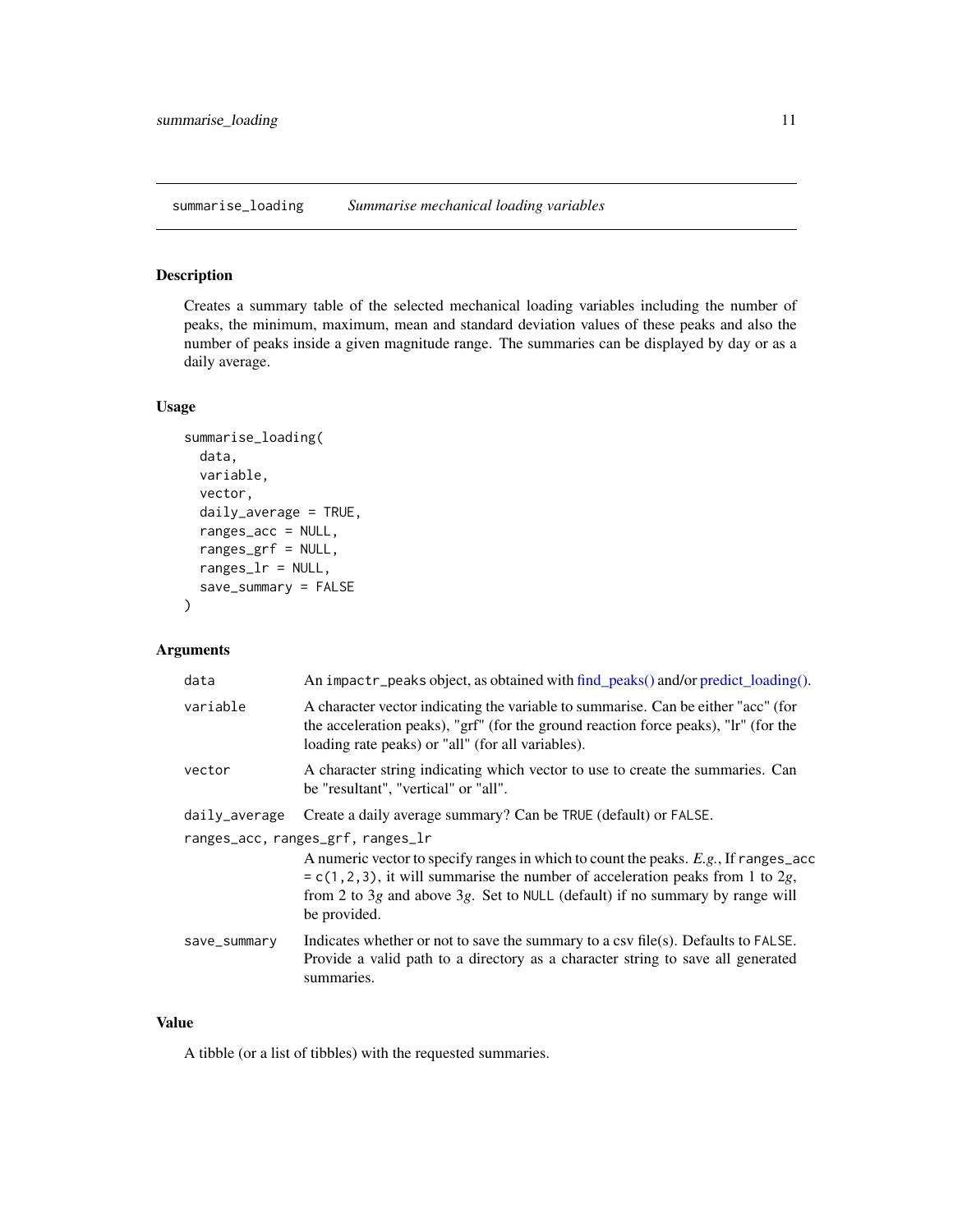#### Examples

```
# Ensure that {accdata} package is available before running the example.
# If it is not, run install_accdata() to install the required package.
if (requireNamespace("accdata", quietly = TRUE)) {
  data <- import_dataset("daily_acc_3d")
  data |>
   remove_nonwear() |>
   filter_acc() |>
   find_peaks(vector = "vertical") |>
    summarise_loading(
     variable = "acc", vector = "vertical",
      ranges_{acc} = c(1, 2, 3, 4, 5))
}
```
use\_resultant *Use resultant vector*

#### Description

Computes the acceleration resultant vector.

#### Usage

```
use_resultant(data)
```
#### Arguments

data An impactr\_data object, as obtained with

#### Value

An object of class impactr\_data with the acc\_R column containing the acceleration resultant vector.

```
data <- read_acc(impactr_example("hip-raw.csv"))
use_resultant(data)
```
<span id="page-11-0"></span>